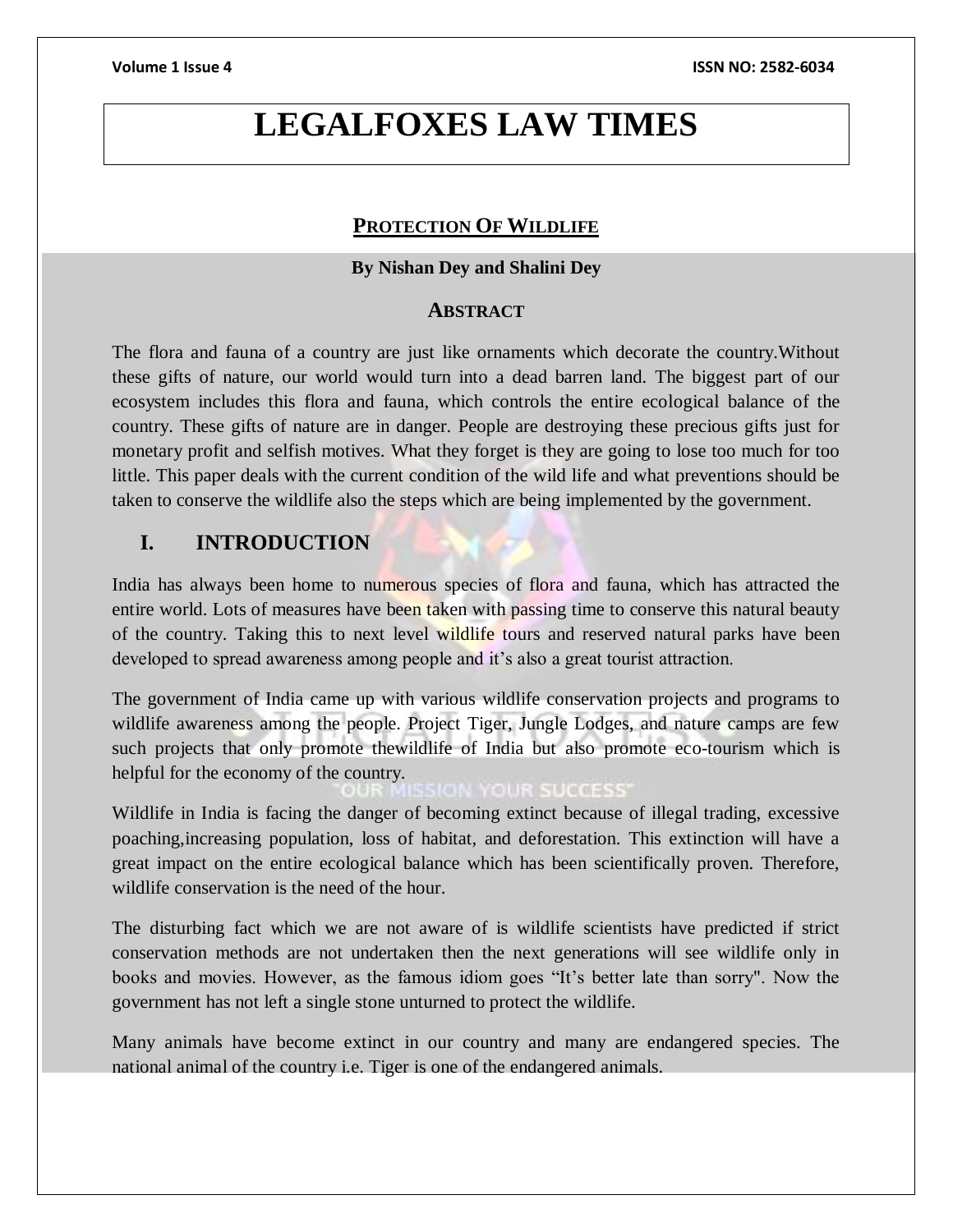# **II. CURRENT SCENARIO**

Animals being tortured and ill-treated in the zoo for the purpose of entertainment,sane individual throwing stones at stray dogs simply for having a good laugh,shooting of beautiful birds,leaving innocent animals to die of starvation,well-known companies experimenting their drugs on animals,men overloading and beating up their cattle while carrying them on a truck and the cruelty regime goes on.All these are a common observation in the country in spite of having well-framed laws for the protection of these animals although there is a lot we humans can do for these creatures even without taking the help of the legal system.However,with slight amendments to the existing laws, this brutal scenario can be improved to a great extent.In order to do, we must acquaint ourselves with the existing law,the loopholes which must be filled in so that the laws can be implemented to the maximum.

The welfare of animals is ensured by the Constitution of India by making it a fundamental duty of the citizens to respect all living creatures and treat them with care and compassion[Article 51A(G)].It is the State's duty to arrange animal and agricultural husbandry on modern,scientific lines and to take necessary action for preserving and improving breeds,prohibition for the slaughter of cows, and calf.The State also has the duty under Article 48A to protect,safeguard and improve the forests and wildlife of the country $(42<sup>nd</sup>$  Amendment, 1976). List III authorizes both Centre and the State to prevent cruelty of animals and protect wild animals and birds.

The Prevention of Cruelty to Animals Act, 1960 is the Central Legislation related to the protection of animals in the country. The aim of enacting the Act is to prevent the suffering of animals from any unnecessary pain.

The Wildlife Protection Act,1972 is another one of the important acts enacted for the protection of animals,plants,birds,etc.All the principle laws related to wildlife are included in this Act such as poaching,shooting,poisoning,trapping, or harming them in any other way of any wild animal or bird.The Establishment of Wildlife Advisory Boards in every State is also provided under this Act.

- Under Section 2(37), this Act includes any land or aquatic vegetation which forms a part of any habitat and animals hence giving the term 'wildlife' a wide meaning.
- Hunting of any wild animal(those provided in Schedule 1,2,3, and 4) is prohibited under Section 9 of this Act with a punishment of imprisonment which may extend up to 30 years or fine extending up to Rs 25000 or both.
- The Act authorizes both the Centre and State to declare any area 'restricted'bas national park,wildlife sanctuary,etc.No industrial activity is permitted in such an area.
- Transportation of any wild animal, birds, or plants without the permission of the Chief Wildlife Warden or any other authorized official is prohibited under Section 48A of the Act.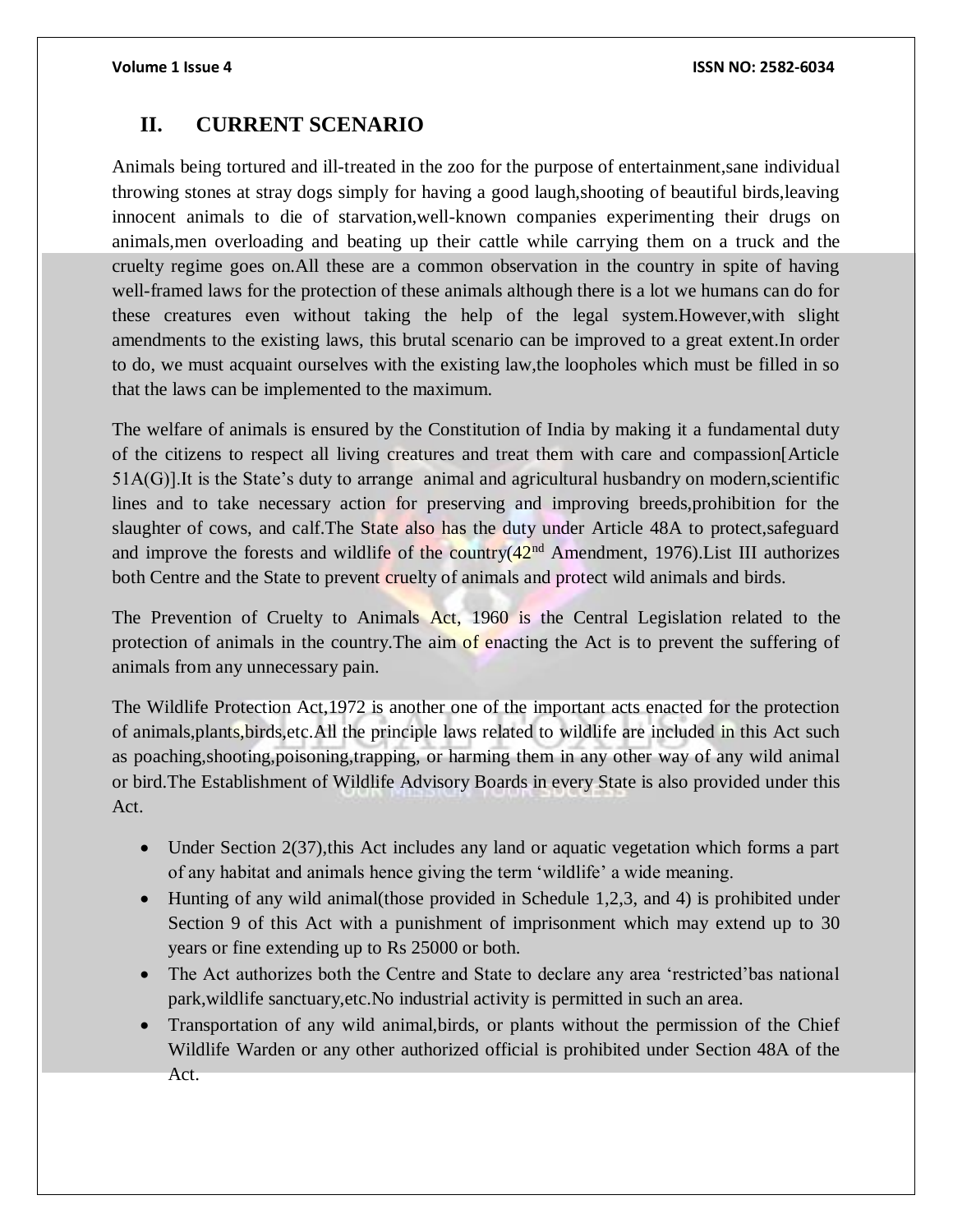• The Act, under Section 49, also does not permit the purchase of wild animals from a dealer without a license.

### **III. PENALTIES UNDER THIS ACT**

The State is under the duty to protect all the citizens and animals are no exception.Unfortunately,these creatures cannot demand justice for themselves hence it is we the humans who must ensure that our faunal health must not be harmed by any means. Section 51 of the Wildlife Protection Act,1972 provides penalties for the above mentioned.Penalties depend on-

- 1. The schedule of the animal to which the offence relates;
- 2. Nature of the offence;
- 3. The Area where the offence took place;
- 4. Whether the accused is a repetitive offender

The minimum punishments in which Article 51 sets out specify minimum punishments for a certain time duration.Sadly,it has been observed that many courts grant permission less than minimum punishment subscribed.Re-examination must be conducted in such cases and the judicial officers must also be well aware of the minimum punishments.Article 51(2) empowers the court which is conducting the trials to order the surrender of any captive animal or derivative or any tool,vehicle, or weapon used for the commission of such offence to the State Government.Such surrender of property must be done only after the trial court convicts the accused.Under Article 57,the Act specifies that whenever an individual is found to be in possession,custody, or control of any captive animal such ownership or custody shall be considered to be illegal and it is the liability of the prosecution to prove the case beyond a reasonable doubt.As specified in Chapter VI-A,the surrender of property obtained from illegal trade and hunting is applicable only in cases where the accused has been convicted with a punishment of imprisonment for a period of three years or more.

#### **IV. LANDMARK JUDGEMENTS**

*State of Uttarakhand*vs. *Akbar Ali Ansari*(2007)-Five unlicensed leopard skins was seized and the Magistrate has convicted the accused of one year and three months whereas the minimum punishment prescribed was for a period of three years.

*R.Simon* vs. *Union of India*-The petitioner,who was the manufacturer of coats,caps,gloves, and other snake skin items bags,shoes, and briefcases, challenged the validity of the 1991 amendment which prohibited trade in animal articles.The contention was that the Act was colorable legislation as it indirectly provides for deprivation of fundamental right to carry on any business or trade under Article 19(1)(g) and certain wild animals serve no useful purpose and are harmful by nature.Rejecting these contentions,the Delhi High Court every animal is equally important for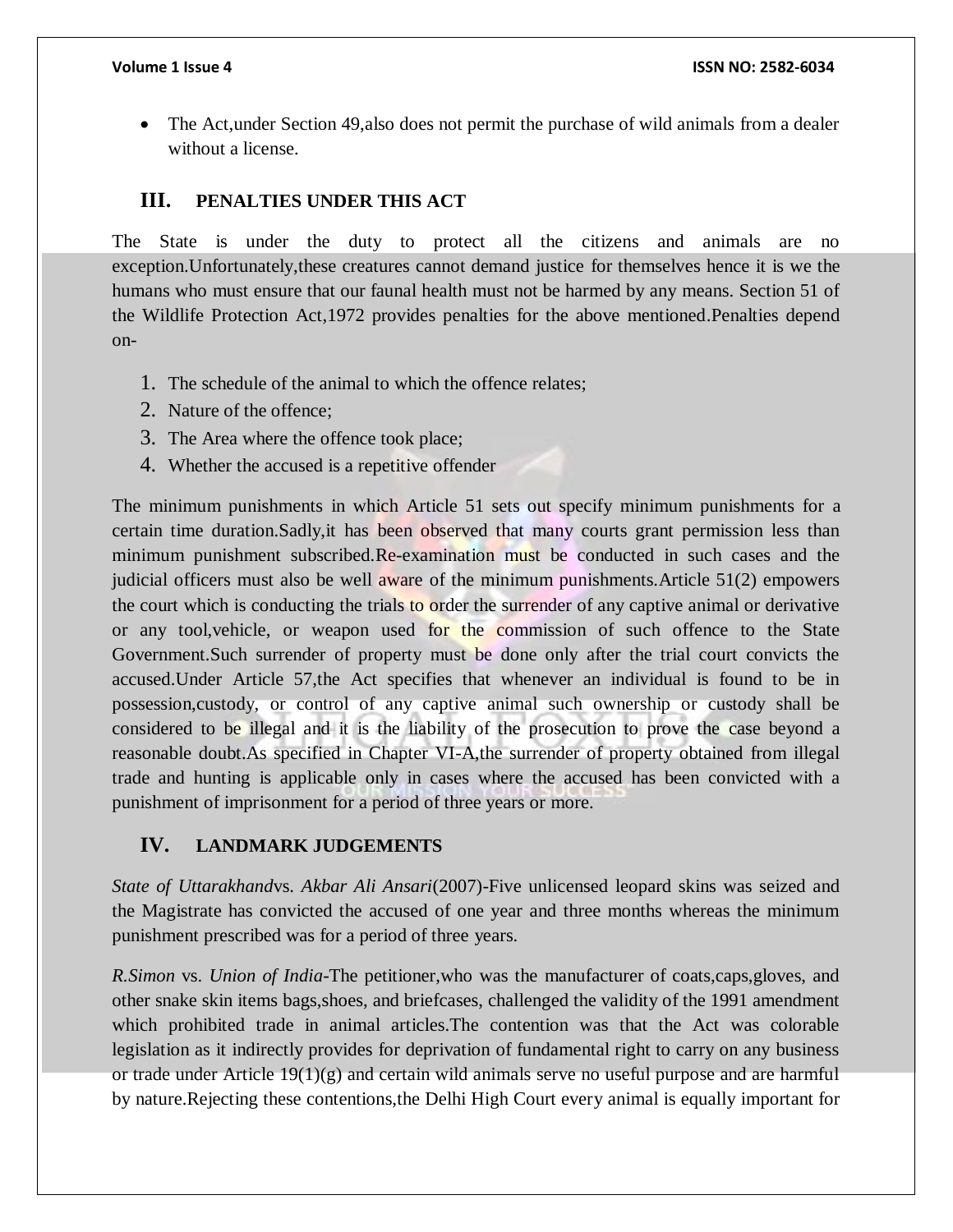the environment to maintain the ecological balance and it is the duty of all citizens to protect the country's wildlife.No fundamental right is absolute by nature and they can be restricted in the public interest.Protection of wildlife is very much in public interest hence 1991amendment is quite constitutional.

*Tarun Bharat Sangh,Alwar*vs. *Union of India*-Granting of 215 mining licenses in an area which was declared to be a Tiger Reserve in Alwar district of Rajasthan was challenged by the petitioner.The Hon'bleSupreme Court eventually cancelled all of them as they pertained to a tiger reserve area.

# **V. LOOPHOLES IN THE EXISTING LAWS FOR WILDLIFE PROTECTION IN INDIA**

In order to provide a better future to our fauna, we must analyse the loopholes in the existing laws. Having China as the largest importer of wildlife and wildlife products such as tiger derivatives and ivories, India is in a serious condition about its wildlife protection laws and porous border. The existing principle enactment is aimed only at protection for indigenous species and does not mention anything about international trade which is major concern wherein foreign species might be trafficked through India. India happens to be a preferred hunting ground for wildlife whereas India together with other countries accounts for 60%-70% biodiversity in the world.

With the unsatisfactory implementation of legislation and corruption in the official system, wildlife trade is growing uninterrupted in India. International trade is increasing rapidly and has been also addressed by the UN Convention of International Trade in Endangered Species of Wildlife Flora and Fauna(CITES). The CITES lists Appendix I, which mentions the most endangered species to Appendix III talking of species of lesser concern. There are many more exhaustive lists which strictly prohibits the trade of these species. Unfortunately, our domestic law does not have any provision for the protection of these species nor does it prescribes any measures to do so. The country is home to 2.9% of the IUCN-designated threatened species but the Wildlife Protection Act does not give them a special status nor does it acknowledge this issue at all. Several Regional Red Lists have been released to assess the risk of species extinction. Due to such an approach taken by the law,India has become a wildlife trade hotspot globally. These endangered species are often told to be of foreign species and sold off. The Ministry of Environment and Forest has recently taken a bold move to ensure that the trafficked species are non-indigenous and not beyond the scope of the Wildlife Protection Act by recently constituting a special CITES cell for strengthening the implementations of CITES in India.

Trade-in tiger parts are the most concerning part of the trade. They are trafficked to Nepal and China through India's porous borders and vice versa.Corrupt officials passing these off as foreign or non-indigenous animals foster this trade to flourish to a great extent. Another major reason for the depletion of wildlife is the consumption of food. In most cases, the most